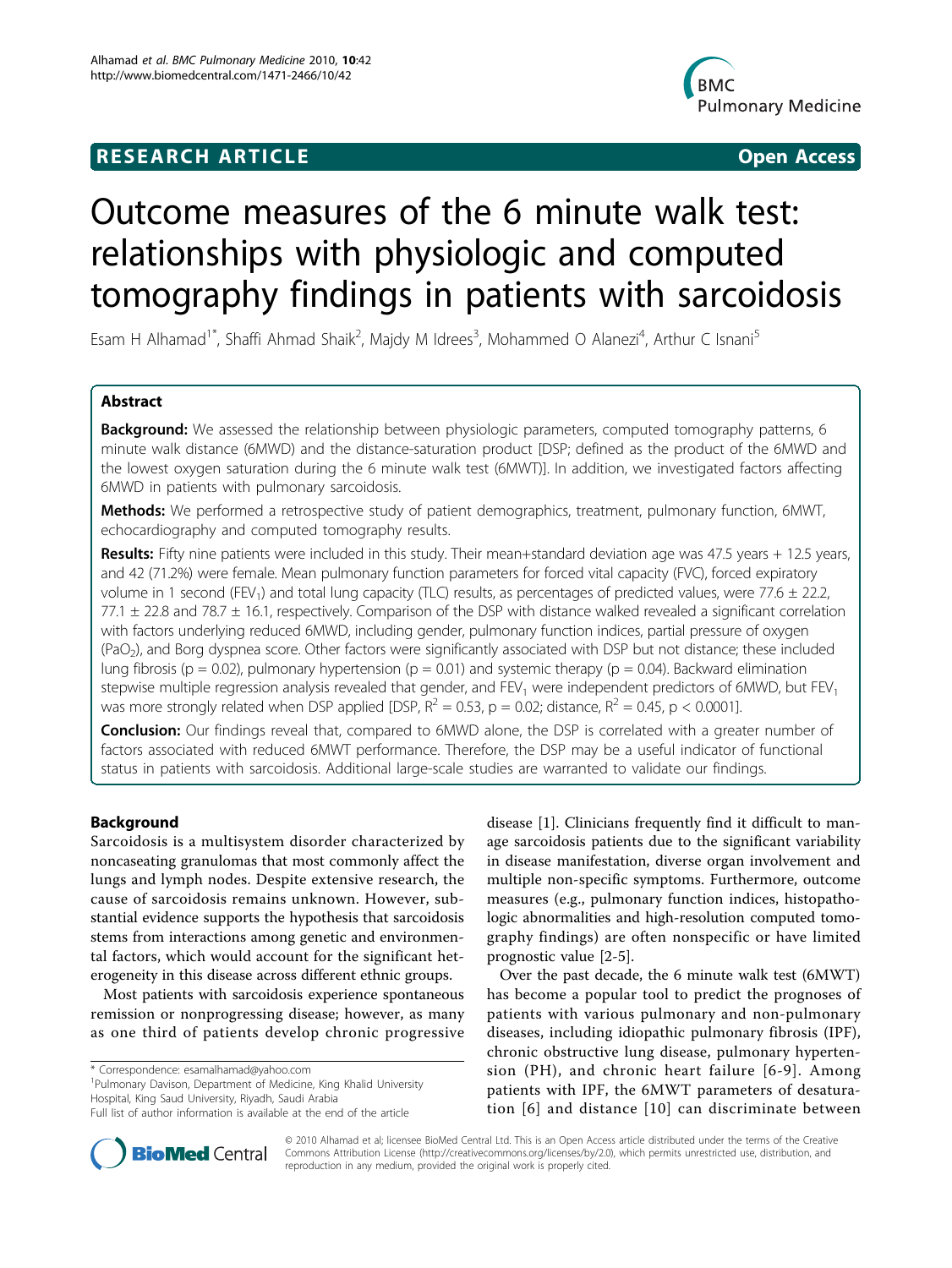survivors and non-survivors. Interestingly, the product of the distance walked during the 6MWT (6MWD) and oxygen saturation  $(SpO<sub>2</sub>)$  (i.e., the distance-saturation product, or DSP) is a more reliable indicator of prognosis than either parameter alone [[11\]](#page-6-0). Because the 6MWT is simple, inexpensive, reproducible and wellreceived by patients (as it mimics the effort required for daily physical activity), it may be a useful tool to track the progress of patients with sarcoidosis in an outpatient setting. Several studies have used the 6MWT to evaluate patients with sarcoidosis [[12](#page-6-0)-[15\]](#page-6-0) and have found that the majority of patients exhibit exercise intolerance, which manifests as reduced walking distance. Recently, we reported that several factors are associated with shorter 6MWDs, including gender, percentage of predicted forced vital capacity (FVC), forced expiratory volume in 1 second ( $FEV<sub>1</sub>$ ), final Borg score and oxygen saturation at the end of the 6MWT [[15\]](#page-6-0). However, that study included only a small number of patients from a single center, which precluded the use of additional tests to predict variables affecting the 6MWT parameters. Moreover, no previous study has examined the relationship between chest CT patterns and 6MWT parameters in patients with pulmonary sarcoidosis.

In the present retrospective study, we therefore sought to determine the relationship between outcome measures of the 6MWT (i.e., distance and the DSP), physiologic parameters and CT patterns in a larger sample of patients from three tertiary hospitals. Furthermore, we tested the hypothesis that the DSP is more effective than 6MWD for identifying variables involved in overall functional status in patients with pulmonary sarcoidosis.

## Methods

## Study Population

Our study population consisted of 59 patients who were diagnosed with pulmonary sarcoidosis, based on biopsy results, between January 2002 and December 2008. Medical records of all patients attended an outpatient pulmonary clinic at one of three study centers, specifically, King Khalid University Hospital, King Abdulaziz Medical City, and Riyadh Military Hospital, in Riyadh, Saudi Arabia were reviewed. The study protocol was approved by the Ethics Committee of each hospital and informed patients consent was waived. Some of the participants in the current investigation were included in our previous studies of Arab patients diagnosed with pulmonary sarcoidosis [[15,16\]](#page-6-0). Sarcoidosis was diagnosed based on the most recent criteria published by the American Thoracic Society (ATS), the European Respiratory Society (ERS) and the World Association of Sarcoidosis and Other Granulomatous Disorders (WASOG) [\[17](#page-6-0)]. Data included patient demographics, treatment, pulmonary function, 6MWT, CT and echocardiography findings. The CT

reports were collected from medical records and were examined for the following recognized patterns [[18\]](#page-6-0): (1) ground-glass opacity; (2) linear opacity, including interlobular septal lines and interstitial thickening; and (3) features indicating scarring and fibrosis (grouped together), including traction bronchiectasis, honeycombing, cysts, or volume loss. Treatment regimens consisted of none (no treatment), corticosteroids, corticosteroids plus azathioprine, or corticosteroids plus methotrexate. Treatment decisions were based on individual physician opinions.

#### Measurements

FVC,  $FEV_1$  and total lung capacity (TLC) values (Erich Jaeger Masterscreen PFT, GmbH D-97201Hoechberg, Germany) were expressed as percentages of predicted values according to gender, weight and age. Measurements were performed according to the recommendations of the ATS [[19](#page-6-0)]. The predicted values currently used were those of Quanjer and colleagues [[20\]](#page-6-0). Arterial blood gas values (Rapid lab 865; Bayer, Plymouth, UK) were obtained on the same day as the 6MWT was performed. Sampling included partial pressure of oxygen  $(PaO<sub>2</sub>)$ , partial pressure of carbon dioxide  $(PaCO<sub>2</sub>)$  and oxygen saturation  $(SaO<sub>2</sub>)$  measurements.

The 6MWT was conducted in accordance with ATS guidelines [[21](#page-6-0)]. All patients exhibited resting oxygen saturation (SpO<sub>2</sub>) > 88% at the beginning of the walk test. Heart rate, blood pressure, oxygen saturation and Borg dyspnea index [[22](#page-6-0)] were recorded at the beginning and end of the 6 minute walk. The total distance walked (in meters) was documented at the end of the test.

The DSP was defined by Lettieri and colleagues [\[11](#page-6-0)] as the product of the 6MWD and the lowest room air  $SpO<sub>2</sub>$ . For example, if the total distance is 300 m and the lowest  $SpO<sub>2</sub>$  is 88% at the end of the 6MWT, the DSP value would be 264 m% (i.e.,  $300 \times 0.88$ ).

Pulmonary hypertension (PH) was diagnosed based on Doppler echocardiography. Specifically, PH was defined as an estimated right ventricular systolic pressure of > 40 mm Hg in the absence of significant left heart dysfunction, according to criteria established by a World Health Organization symposium on primary PH [\[23](#page-6-0)].

## Statistical Analysis

Descriptive statistics [i.e., means, standard deviations, percentages, and 95% confidence interval (CI)] were applied to summarize the continuous and categorical variables. The relationship between two continuous variables was determined by measuring the Pearson's correlation coefficient. Student's t-test for independent samples was used to compare the mean values of continuous variables. The chi-square test was applied to compare the proportion of categorical study variables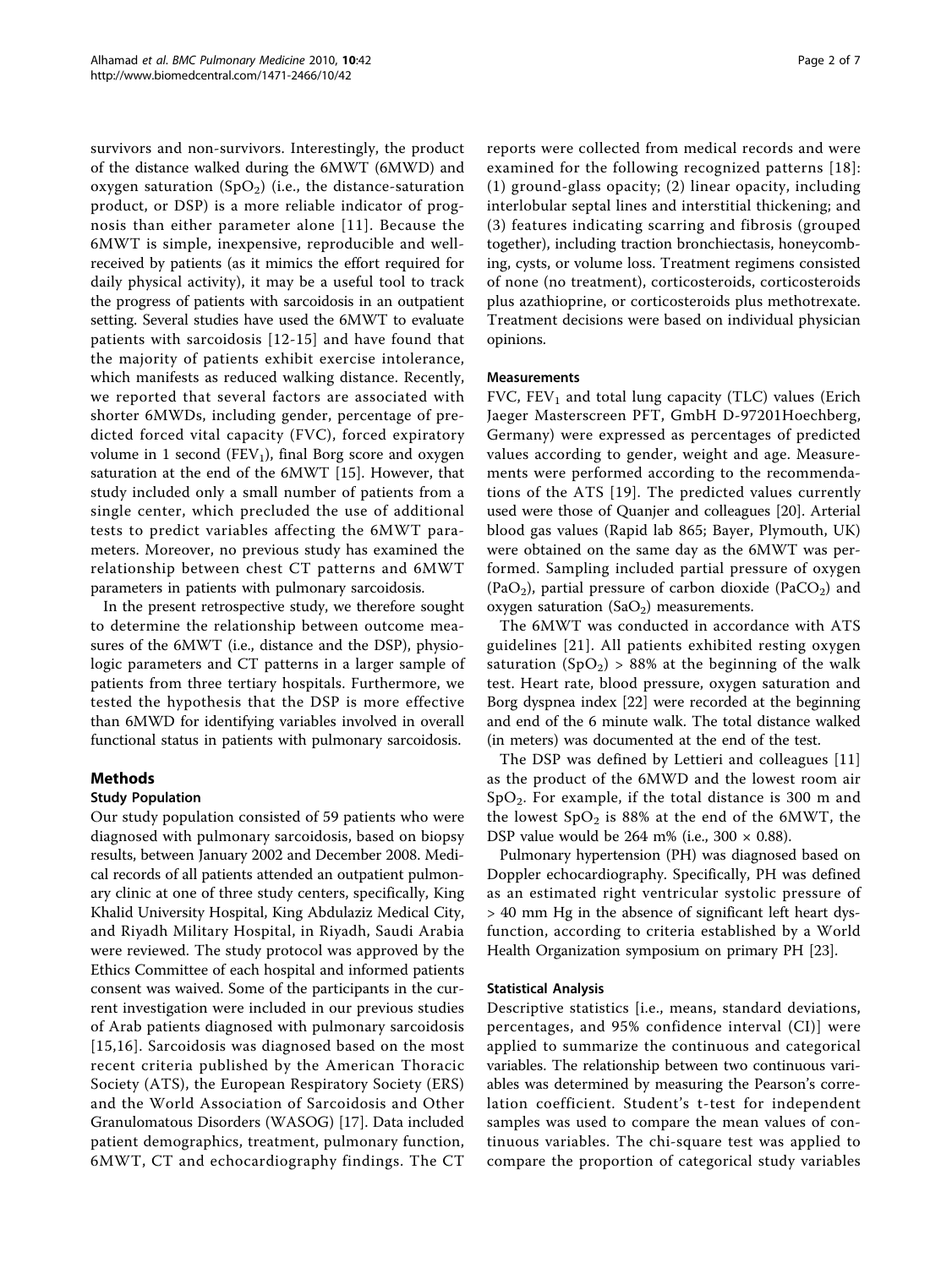<span id="page-2-0"></span>with that of categorical outcome variables. Backward elimination stepwise multiple regression model for distance and DSP was developed using variables found to be significant ( $p < 0.05$ ) in the univariate analysis. Statistical Software Package for Social Sciences (SPSS version 13.0; SPSS, Inc; Chicago, Illinois, USA), and PASW version 18.0 were used to analyze the data.

#### Results

Among the 59 patients with sarcoidosis analyzed in the present study, 42 (71.2%) were female. The mean age at diagnosis was 47.5 years (range: 19 years to 83 years).

Aberrations in FVC results (< 80% of predicted values) were observed in 30 patients (50.8%). The mean  $\pm$  standard deviation (SD) for FVC,  $FEV<sub>1</sub>$  and TLC results, as percentages of predicted values, were  $77.6 \pm 22.2$ ,  $77.1 \pm 1.2$ 22.8 and  $78.7 \pm 16.1$ , respectively. The 6MWT results are summarized in Table 1. The mean 6MWD for the entire cohort was  $349 \text{ m} + 72 \text{ m}$  (range: 163 m to 500 m). Thirteen patients (22.0%) achieved 6MWDs > 400 m, 34 patients (57.6%) walked 300 m to 400 m and 12 patients (20.3%) walked < 300 m. On average, females walked a significantly shorter distance than males. The differences are summarized in Table 2 and Table 3. The correlation between factors associated with 6MWD and DSP are shown in Table [4](#page-3-0) and Table [5,](#page-3-0) according to simple regression analysis. 6MWD and DSP were positively correlated with absolute values of FVC,  $FEV<sub>1</sub>$  and TLC. However, DSP was more significantly correlated with these values.

The CT findings revealed ground-glass opacity in 32.2% of the patients, linear opacity in 27.1% of the patients and scarring and fibrosis in 40.6% of the patients. Comparison of patients with and without ground glass opacity revealed a shorter walking distance for the former; however, no significant differences were observed across groups [DSP (m%): 299.2 + 71.8 and 399.3 + 76.0, respectively;  $p = 0.08$ ; distance (m): 337 + 72.7 and 363 + 70.7, respectively;  $p = 0.24$ . No

Table 1 Outcome of six minutes walk test

| <b>Variables</b>             | Mean (SD)    |
|------------------------------|--------------|
| Initial heart rate, b/m      | 93.0 (15.6)  |
| Final heart rate, b/m        | 109.2 (19.2) |
| Initial Borg score           | 0.35(0.7)    |
| Final Borg score             | 2.4(2.1)     |
| Initial SpO <sub>2</sub> , % | 95.5(2.4)    |
| Lowest SpO <sub>2</sub> , %  | 91.4 (7.3)   |
| 6MWD, m                      | 349.0 (72)   |
| DSP, m%                      | 320.0 (75)   |

SD: standard deviation; b/m: beats per minute;

SpO<sub>2</sub>: oxygen saturation by pulse oximetry;

6MWD: 6-min walk distance; DSP: distance saturation product

Table 2 Univariate analysis: Comparison of mean value of distance with categorical variables

| <b>Variables</b>       | <b>Distance</b><br>Mean (SD) | t-value | p-value  | 95% CI        |
|------------------------|------------------------------|---------|----------|---------------|
| Gender                 |                              |         |          |               |
| Female                 | 324.1 (65.6)                 | 5.0     | < 0.0001 | 513, 119.2    |
| Male                   | 409.4 (44.4)                 |         |          |               |
| Pulmonary hypertension |                              |         |          |               |
| Yes                    | 313.2 (63.1)                 | 1.85    | 0.07     | $-3.9, 90.3$  |
| No                     | 356.5 (71.6)                 |         |          |               |
| Treatment              |                              |         |          |               |
| Yes                    | 343.9 (70.9)                 | 1.27    | 0.21     | $-16.7, 75.1$ |
| No                     | 373.1 (71.8)                 |         |          |               |
| Scarring and fibrosis  |                              |         |          |               |
| Yes                    | 333.7 (68.8)                 | 1.89    | 0.06     | $-2.7,83.9$   |
| No                     | 374.3 (71.0)                 |         |          |               |

statistical differences in 6MWD were noted between patients with and without linear opacity [DSP (m%): 301.5 + 68.4 and 332.3 + 78.8, respectively;  $p = 0.21$ ; distance (m):  $331.8 + 67.8$  and  $362.2 + 73.0$ , respectively;  $p = 0.19$ . A significant difference was noted for DSP, but not for 6MWD, when patients with lung fibrosis were compared with those without fibrosis. The differences are summarized in Table 2 and Table 3.

Doppler echocardiography was performed in 46 patients (78%). Of those patients, pulmonary artery systolic pressure > 40 mm Hg was documented in 12 patients (23%). Differences in mean DSP values were greater than those in 6MWD when patients with PH

Table 3 Univariate analysis: Comparison of mean value of DSP with categorical variables

| <b>Variables</b>       | Distance<br>Mean (SD) |      | t-value p-value | 95% CI      |
|------------------------|-----------------------|------|-----------------|-------------|
| Gender                 |                       |      |                 |             |
| Female                 | 300.8 (70.6)          | 3.46 | < 0.001         | 28.2, 105.3 |
| Male                   | 367.6 (62.8)          |      |                 |             |
| Pulmonary hypertension |                       |      |                 |             |
| Yes                    | 268.03 (66.1)         | 2.55 | 0.01            | 12.7, 108.3 |
| No                     | 328.5 (72.1)          |      |                 |             |
| Treatment              |                       |      |                 |             |
| Yes                    | 311.3 (72.8)          | 2.04 | 0.04            | 0.83, 94.6  |
| No                     | 359.0 (71.9)          |      |                 |             |
| Scarring and fibrosis  |                       |      |                 |             |
| Yes                    | 297.9 (70.2)          | 2.42 | 0.02            | 8.8, 98.0   |
| No                     | 3513 (74.2)           |      |                 |             |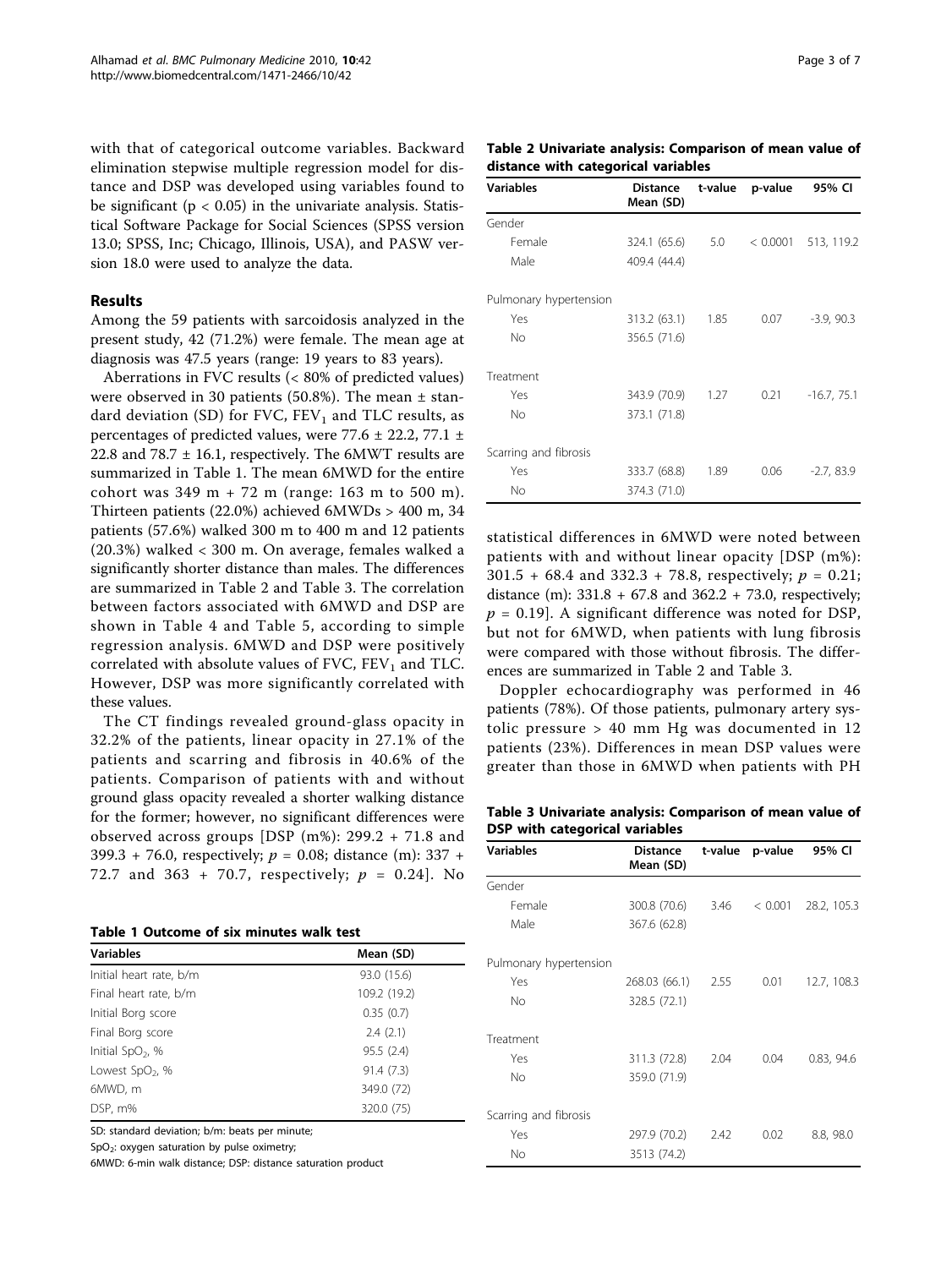| Outcome<br><b>Variables</b> | Independent<br><b>Variables</b> | <b>Unstandarized</b><br>Coefficient |          |         |        |          |       | <b>Standarized</b><br>Coefficient<br><b>Beta</b> | t-value | p-value | $R^2$ |
|-----------------------------|---------------------------------|-------------------------------------|----------|---------|--------|----------|-------|--------------------------------------------------|---------|---------|-------|
|                             |                                 | В                                   | S. Error |         |        |          |       |                                                  |         |         |       |
| <b>DISTANCE</b>             | $FEV_1$ , L                     | 43.81                               | 9.44     | 0.52    | 4.64   | < 0.0001 | 0.271 |                                                  |         |         |       |
|                             | FVC, L                          | 37.58                               | 8.29     | 0.51    | 4.53   | < 0.0001 | 0.262 |                                                  |         |         |       |
|                             | TLC, L                          | 25.32                               | 8.26     | 0.39    | 3.1    | 0.003    | 0.158 |                                                  |         |         |       |
|                             | Final Borg score                | $-10.56$                            | 4.62     | $-0.35$ | $-2.3$ | 0.028    | 0.121 |                                                  |         |         |       |
|                             | $PaO2$ mmHq                     | 2.32                                | 0.79     | 0.39    | 2.92   | 0.005    | 0.154 |                                                  |         |         |       |
|                             | Lowest SpO <sub>2</sub> , %     | 1.85                                | 1.26     | 0.19    | 1.47   | 0.15     | 0.036 |                                                  |         |         |       |

<span id="page-3-0"></span>Table 4 Simple regression analysis: Relationship between distance and quantitative study variables

FEV<sub>1</sub>: Forced expiratory volume in 1 second, FVC: Forced vital capacity;

TLC: Total lung capacity; PaO<sub>2</sub>: Partial pressure or oxygen; SpO<sub>2</sub>: oxygen saturation by pulse oximetry.

were compared with those without PH. The differences are summarized in Table [2](#page-2-0) and Table [3.](#page-2-0)

We assessed the effects of treatment on the 6MWD and found that 47 patients (79.6%) were administered corticosteroids alone or in combination with immunosuppressive therapy, while 12 patients (20.3%) did not receive any therapy. Patients receiving therapy achieved shorter 6MWDs than those not receiving treatment. In these cases, a significant difference was noted for DSP, but not distance shown in Table [2](#page-2-0) and Table [3](#page-2-0).

Significant variables identified by univariate analysis were assessed in a stepwise multiple regression model, using backward elimination method. Separate models were developed for distance and for DSP. The models included gender,  $FEV_1$ , FVC, TLC, final Borg score, lowest  $SpO<sub>2</sub>$ (distance model only),  $PaO<sub>2</sub>$ , presence of CT fibrosis, treatment status and presence of PH. In the distance model, gender and absolute value of  $FEV<sub>1</sub>$  were identified as significant independent variables. Whereas, in the DSP model  $FEV<sub>1</sub>$  was more strongly related. Results are shown in Table [6](#page-4-0), and Table [7.](#page-4-0)

## **Discussion**

Our results demonstrate that exercise intolerance among patients with pulmonary sarcoidosis manifests as shorter distances walked during the 6MWT. We have identified several factors that contribute to reductions in 6MWD, including gender, pulmonary function parameters, dyspnea score, and  $PaO<sub>2</sub>$ . Furthermore, DSP was more

significantly correlated with physiologic indices than was 6MWD. Our findings demonstrated that DSP, but not distance, was significantly associated with CT fibrosis, systemic therapy and PH.

Traditionally, pulmonary function tests (PFTs) have been used in the management of individuals with pulmonary sarcoidosis to identify patients with pulmonary involvement and to follow the course of the disease. However, the predictive power of these tests is limited [[24,25](#page-6-0)]. Furthermore, the correlation of dyspnea with PFTs has produced discordant results among patients with sarcoidosis [[26,27\]](#page-6-0), suggesting that additional methods for the evaluation of functional status are needed. Consistent with previous studies, our data demonstrate that FVC,  $FEV_1$  and TLC are significantly correlated with 6MWD [\[12,15](#page-6-0)]. However, DSP showed a much higher correlation with pulmonary function parameters than did 6MWD alone.

Previous studies that used the Borg score to measure the perception of breathlessness during exertion have yielded inconsistent results. Mador and colleagues [\[28](#page-6-0)] found that Borg ratings of dyspnea among patients with chronic obstructive pulmonary disease were highly variable at submaximal levels of exercise compared with maximal levels of exercise, whereas Mack and associates [[29\]](#page-6-0) noted a better correlation when patients performed a walking test rather than a maximal exercise test. We found a significant inverse correlation between Borg score and 6MWD, consistent with previous studies

Table 5 Simple regression analysis: Relationship between DSP and quantitative variables

| Outcome<br><b>Variables</b> | Independent<br><b>Variables</b> | <b>Unstandarized</b><br>Coefficient |          |         |         | <b>Standarized</b><br>Coefficient<br><b>Beta</b> | t-value | p-value | $R^2$ |
|-----------------------------|---------------------------------|-------------------------------------|----------|---------|---------|--------------------------------------------------|---------|---------|-------|
|                             |                                 | В                                   | S. Error |         |         |                                                  |         |         |       |
| <b>DSP</b>                  | $FEV_1$ , L                     | 52.1                                | 9.3      | 0.59    | 5.61    | < 0.0001                                         | 0.352   |         |       |
|                             | FVC, L                          | 44.8                                | 8.1      | 0.58    | 5.49    | < 0.0001                                         | 0.342   |         |       |
|                             | TLC, L                          | 31.2                                | 8.0      | 0.48    | 3.90    | < 0.0001                                         | 0.233   |         |       |
|                             | Final Borg score                | $-14.8$                             | 4.7      | $-0.45$ | $-3.12$ | 0.003                                            | 0.205   |         |       |
|                             | $PaO2$ mmHq                     | 2.87                                | 0.82     | 0.45    | 3.49    | 0.001                                            | 0.206   |         |       |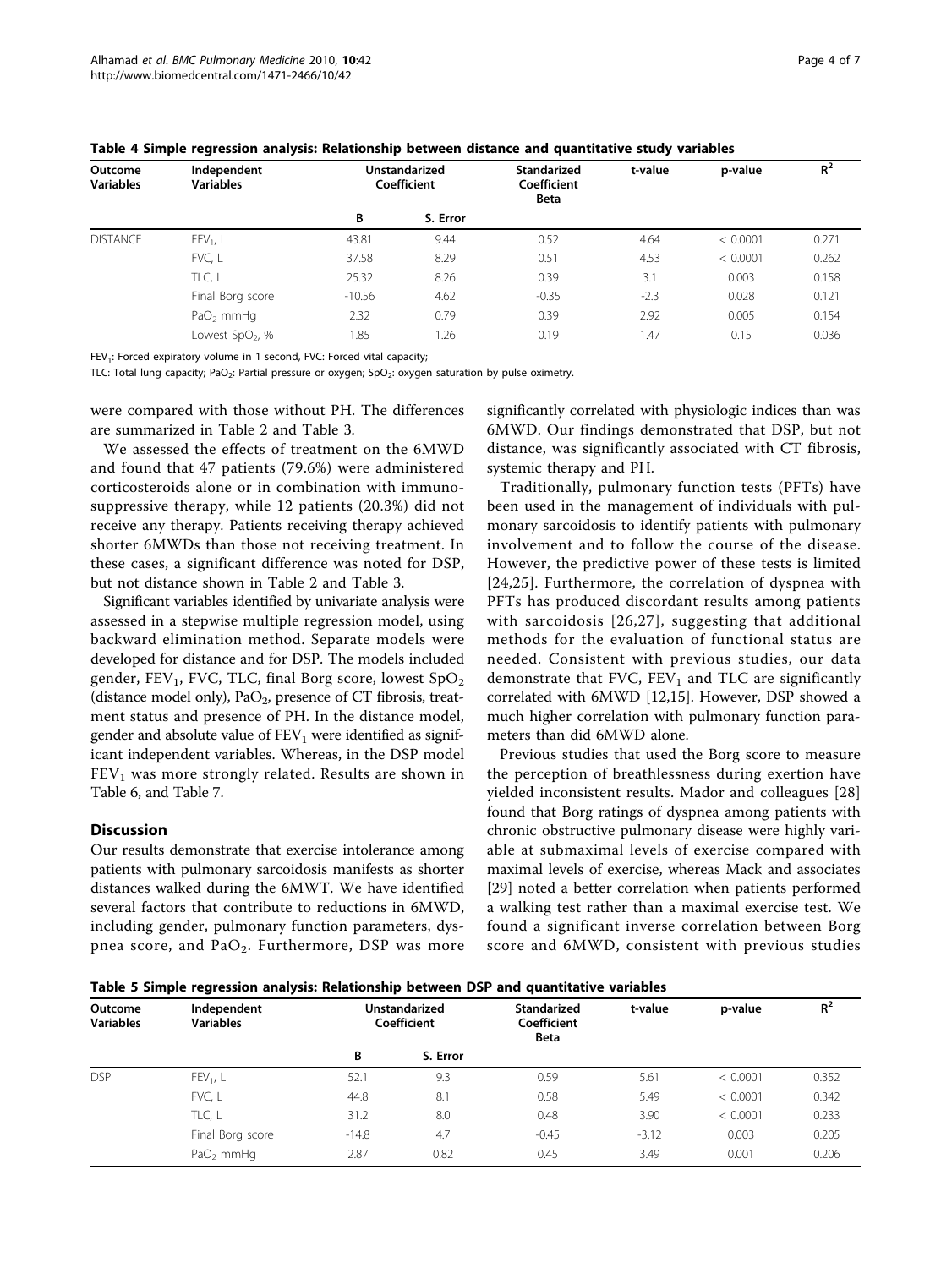| Outcome<br><b>Variables</b> | Independent<br><b>Variables</b> |         | <b>Unstandarized</b><br>Coefficient | Standarized<br>Coefficient<br><b>Beta</b> | t-value | p-value  | 95%CI         | $R^2$ |
|-----------------------------|---------------------------------|---------|-------------------------------------|-------------------------------------------|---------|----------|---------------|-------|
|                             |                                 | B       | S. Error                            |                                           |         |          |               |       |
| <b>DISTANCE</b>             | Gender                          | $-43.5$ | 16.7                                | $-0.35$                                   | $-2.56$ | 0.016    | $-78.3. -8.7$ | 0.45  |
|                             | FEV <sub>1</sub>                | 46.1    | 11.7                                | 0.54                                      | 3.95    | < 0.0001 | 22.2.69.9     |       |

<span id="page-4-0"></span>Table 6 Stepwise regression analysis (backward elimination method): Relationship between distance and study (categorical and quantitative) variables

[[12](#page-6-0),[13](#page-6-0),[15\]](#page-6-0). Interestingly, a stronger correlation was noted for DSP than for distance. Although the lungs are the most commonly affected tissues in patients with sarcoidosis, exercise intolerance can also be attributed to other factors such as cardiac involvement and skeletal muscle weakness.

The presence of PH was recently identified as an important factor affecting the survival of patients with sarcoidosis [[24,30](#page-6-0),[31\]](#page-6-0). In the present study, 12 patients with PH were identified. We observed a reduction in walking distance among the patients with PH, consistent with previous reports [[12,32](#page-6-0)]. A statistically significant difference was noted for DSP, but not distance, when patients with PH were compared with those without PH. Many factors (e.g., age, height, weight and effort) may have major effects on 6MWD, which may explain why we did not identify any statistically significant differences in walking distance when we compared patients with and without PH. Bourbonnais and Samavati [[32](#page-6-0)] reported that the level of oxygen saturation at 6 minutes was better than walking distance at predicting the presence of PH in patients with sarcoidosis. However, the purpose of that study was to identify variables that could predict the presence of sarcoidosis-associated PH, whereas the present study was designed to correlate 6MWT outcome measures (i.e., distance and DSP) with various physiologic parameters, including the presence of PH. Additional large-scale studies are warranted to explore the value of DSP as a screening tool to identify PH in patients with sarcoidosis.

Skeletal muscle weakness has a significant impact on exercise tolerance in patients with sarcoidosis [\[14](#page-6-0)]. Factors that play a role in the development of muscle weakness include myopathy, corticosteroid therapy, fatigue and physical deconditioning. Patients receiving corticosteroid therapy in our study achieved shorter 6MWDs than did those not receiving such therapy; interestingly,

this difference was significant for DSP but not 6MWD. Although Baughman and Colleagues [[12\]](#page-6-0) noted significant differences in 6MWD between patients who took corticosteroids and those who did not, Spruit and associates [[14](#page-6-0)] found no difference in muscle force or 6MWD between patients taking corticosteroids and those not receiving such treatment. This discrepancy may reflect the marked heterogeneity in disease progression, duration of corticosteroid use, effects associated with race and ethnicity, as well as extrapulmonary organ involvement, fatigue, or physical deconditioning. Thus, future studies are needed to explore the possible causes of skeletal muscle weakness among patients with sarcoidosis.

While CT and high-resolution CT play a pivotal diagnostic role in the evaluation of diffuse interstitial lung disease, including sarcoidosis, routine CT scanning is not advocated in the management of sarcoidosis, except in patients with normal or atypical chest radiography or specific complications such pulmonary fibrosis, bronchiectasis, aspergilloma or malignancy [[17,33\]](#page-6-0). Several studies have correlated CT patterns with pulmonary function tests [[2](#page-5-0)-[4](#page-5-0)] and CT findings with pathological abnormalities [[5,](#page-5-0)[34,35](#page-6-0)] among patients with pulmonary sarcoidosis. However, CT patterns have never before been correlated with 6MWT results. In the present study, 40.6% of the patients exhibited CT patterns indicative of lung fibrosis. Although patients with lung fibrosis tended to walk shorter distances, the difference in 6MWD between groups was not statistically significant. By contrast, the DSP value did differ significantly between patients with and without lung fibrosis, suggesting that DSP has the potential to identify a subset of patients with pulmonary fibrosis and therefore may provide indirect information about global functional status. Discordance in the outcomes of patients with ground glass attenuation has been observed in several studies [[3,4,](#page-5-0)[36\]](#page-6-0). Furthermore, attempts to correlate ground glass

Table 7 Stepwise regression analysis (backward elimination method): Relationship between DSP and study (categorical and quantitative) variables

|            |                  | Outcome Variables Indepndent Variables Unstanardized Coefficients Standardized Coefficients t-value p-value 95% Cl R <sup>2</sup> |          | <b>Beta</b> |      |               |  |
|------------|------------------|-----------------------------------------------------------------------------------------------------------------------------------|----------|-------------|------|---------------|--|
|            |                  |                                                                                                                                   | S. Error |             |      |               |  |
| <b>DSP</b> | FFV <sub>1</sub> | 43.4                                                                                                                              |          | 0.489       | 0.02 | 6.4.80.4 0.53 |  |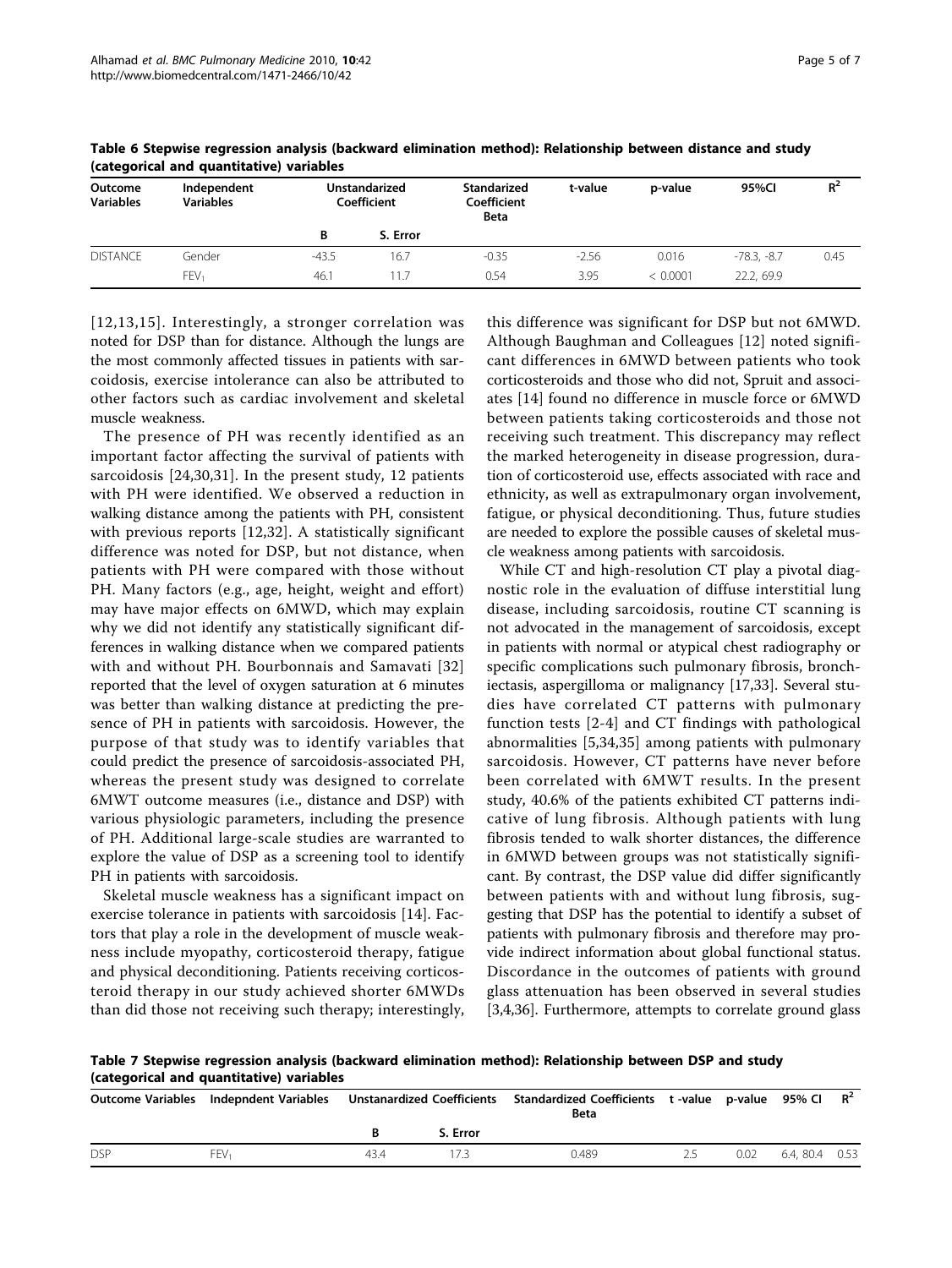<span id="page-5-0"></span>patterns with pathological findings have led to variable reports of granulomatous infiltration or fibrosis [[34,35](#page-6-0)]. We noted a trend toward statistical significance when DSP was used to assess patients with and without ground glass opacity. Future studies should use DSP to correlate the reversibility of ground glass opacity with 6MWT results in response to therapy.

The present study found that female gender was associated with a significant reduction in 6MWD. This effect persists when multiple regression analysis was applied for the distance but not for DSP. Furthermore, we identified  $FEV<sub>1</sub>$  as predictive factor among our cohort. Our results conflict with a previous report by Baughman and colleagues [[12](#page-6-0)], who found that FVC, oxygen saturation with exercise and self-reported respiratory health were independent variables associated with 6MWD.

Exercise among patients with sarcoidosis requires a global and integrated response of the cardiovascular, respiratory, neuromuscular and metabolic systems, which might explain why  $FEV<sub>1</sub>$  accounted for 53% of the changes in DSP and 45% of the changes in 6MWD. These results indicate that factors other than lung function may have a significant effect on 6MWD. Baughman and colleagues [[12\]](#page-6-0) found that activity scores on the St. George Respiratory Questionnaire were more effective than FVC at predicting 6MWD results. In another study, Kabitz and colleagues [[13\]](#page-6-0) found that inspiratory muscle strength was more effective than FVC or resting PaO<sub>2</sub> at predicting 6MWD results. However, neither of these studies determined the predictor variable that accounts for total variance (i.e.,  $r^2$ ) for 6MWD, thus precluding meaningful comparison with our data.

Both 6MWD and desaturation during 6MWT are valuable tools for predicting functional capacity and mortality in various pulmonary and non-pulmonary diseases [6[-9](#page-6-0)]. Thus, use of the outcome measure, DSP, in conjunction with 6MWT and other tests may help with the management of patients with sarcoidosis by providing additional information about functional status. In addition, DSP may serve as a useful assessment tool for monitoring patient responses to therapy.

The present study had several limitations. First, our work is a retrospective review wherein clinical information was obtained from hospital records. Our clinical setting is a tertiary-care hospital where selection bias toward patients with more advanced disease is inevitable. Finally, small number of patients in our cohort relative to the studied variables mandates external validation of our prediction model before it can be used in clinical practice.

## Conclusions

Several factors were associated with a reduction in 6MWD among patients with sarcoidosis. When DSP was used instead of 6MWD, we identified several additional factors associated with reductions in 6MWT performance, including CT fibrosis, systemic therapy and PH. Stepwise multiple regression analysis revealed that  $FEV<sub>1</sub>$ was an independent predictor of 6MWD and was a significantly better predictor of DSP than of 6MWD. This study is the first to demonstrate a correlation between 6MWT results and CT fibrosis, and suggests that DSP is a potential indicator of functional status in patients with sarcoidosis.

#### Acknowledgements

This work was supported, by King Saud University, Deanship of Scientific Research, College of Medicine Research Center, Riyadh, Saudi Arabia. We gratefully acknowledge the reviewers for their valuable comments.

#### Author details

<sup>1</sup>Pulmonary Davison, Department of Medicine, King Khalid University Hospital, King Saud University, Riyadh, Saudi Arabia. <sup>2</sup>Department of Family 8 Community Medicine, King Khalid University Hospital, King Saud University, Riyadh, Saudi Arabia. <sup>3</sup>Pulmonary Medicine, Department of Medicine, Riyadh Military Hospital, Riyadh, Saudi Arabia. <sup>4</sup>Pulmonary Medicine, King Abdulaziz Medical City, Riyadh, Saudi Arabia. <sup>5</sup>College of Medicine and Research Center, King Khalid University Hospital, King Saud University, Riyadh, Saudi Arabia.

#### Authors' contributions

The principle author (EHA) prepared the study proposal and wrote the manuscript. SAS reviewed the data and performed the statistical analysis using appropriate statistical methods. MMI and MOA helped interpret the data and assisted with writing the manuscript. ACI reviewed and helped interpret the data, in addition to assisting with the preparation of the written manuscript. All authors read and approved the final manuscript.

#### Competing interests

The authors declare that they have no competing interests.

Received: 28 July 2009 Accepted: 9 August 2010 Published: 9 August 2010

#### References

- 1. Costabel U: [Sarcoidosis: clinical update.](http://www.ncbi.nlm.nih.gov/pubmed/11816825?dopt=Abstract) Eur Respir J Suppl 2001, 32:56s-68s.
- 2. Hansell DM, Milne DG, Wilsher ML, Wells AU: [Pulmonary sarcoidosis:](http://www.ncbi.nlm.nih.gov/pubmed/9844661?dopt=Abstract) [morphologic associations of airflow obstruction at thin-section CT.](http://www.ncbi.nlm.nih.gov/pubmed/9844661?dopt=Abstract) Radiology 1998, 209(3):697-704.
- 3. Akira M, Kozuka T, Inoue Y, Sakatani M: [Long-term follow-up CT scan](http://www.ncbi.nlm.nih.gov/pubmed/15653982?dopt=Abstract) [evaluation in patients with pulmonary sarcoidosis.](http://www.ncbi.nlm.nih.gov/pubmed/15653982?dopt=Abstract) Chest 2005, 127(1):185-191.
- 4. Remy-Jardin M, Giraud F, Remy J, Wattinne L, Wallaert B, Duhamel A: [Pulmonary sarcoidosis: role of CT in the evaluation of disease activity](http://www.ncbi.nlm.nih.gov/pubmed/8184045?dopt=Abstract) [and functional impairment and in prognosis assessment.](http://www.ncbi.nlm.nih.gov/pubmed/8184045?dopt=Abstract) Radiology 1994, 191(3):675-680.
- 5. Remy-Jardin M, Giraud F, Remy J, Copin MC, Gosselin B, Duhamel A: [Importance of ground-glass attenuation in chronic diffuse infiltrative](http://www.ncbi.nlm.nih.gov/pubmed/8234692?dopt=Abstract) [lung disease: pathologic-CT correlation.](http://www.ncbi.nlm.nih.gov/pubmed/8234692?dopt=Abstract) Radiology 1993, 189(3):693-698.
- Flaherty KR, Andrei AC, Murray S, Fraley C, Colby TV, Travis WD, Lama V, Kazerooni EA, Gross BH, Toews GB, et al: [Idiopathic pulmonary fibrosis:](http://www.ncbi.nlm.nih.gov/pubmed/16825656?dopt=Abstract) [prognostic value of changes in physiology and six-minute-walk test.](http://www.ncbi.nlm.nih.gov/pubmed/16825656?dopt=Abstract) Am J Respir Crit Care Med 2006, 174(7):803-809.
- 7. Miyamoto S, Nagaya N, Satoh T, Kyotani S, Sakamaki F, Fujita M, Nakanishi N, Miyatake K: [Clinical correlates and prognostic significance of](http://www.ncbi.nlm.nih.gov/pubmed/10673190?dopt=Abstract) [six-minute walk test in patients with primary pulmonary hypertension.](http://www.ncbi.nlm.nih.gov/pubmed/10673190?dopt=Abstract) [Comparison with cardiopulmonary exercise testing.](http://www.ncbi.nlm.nih.gov/pubmed/10673190?dopt=Abstract) Am J Respir Crit Care Med 2000, 161(2 Pt 1):487-492.
- 8. Roul G, Germain P, Bareiss P: [Does the 6-minute walk test predict the](http://www.ncbi.nlm.nih.gov/pubmed/9736136?dopt=Abstract) [prognosis in patients with NYHA class II or III chronic heart failure?](http://www.ncbi.nlm.nih.gov/pubmed/9736136?dopt=Abstract) Am Heart J 1998, 136(3):449-457.